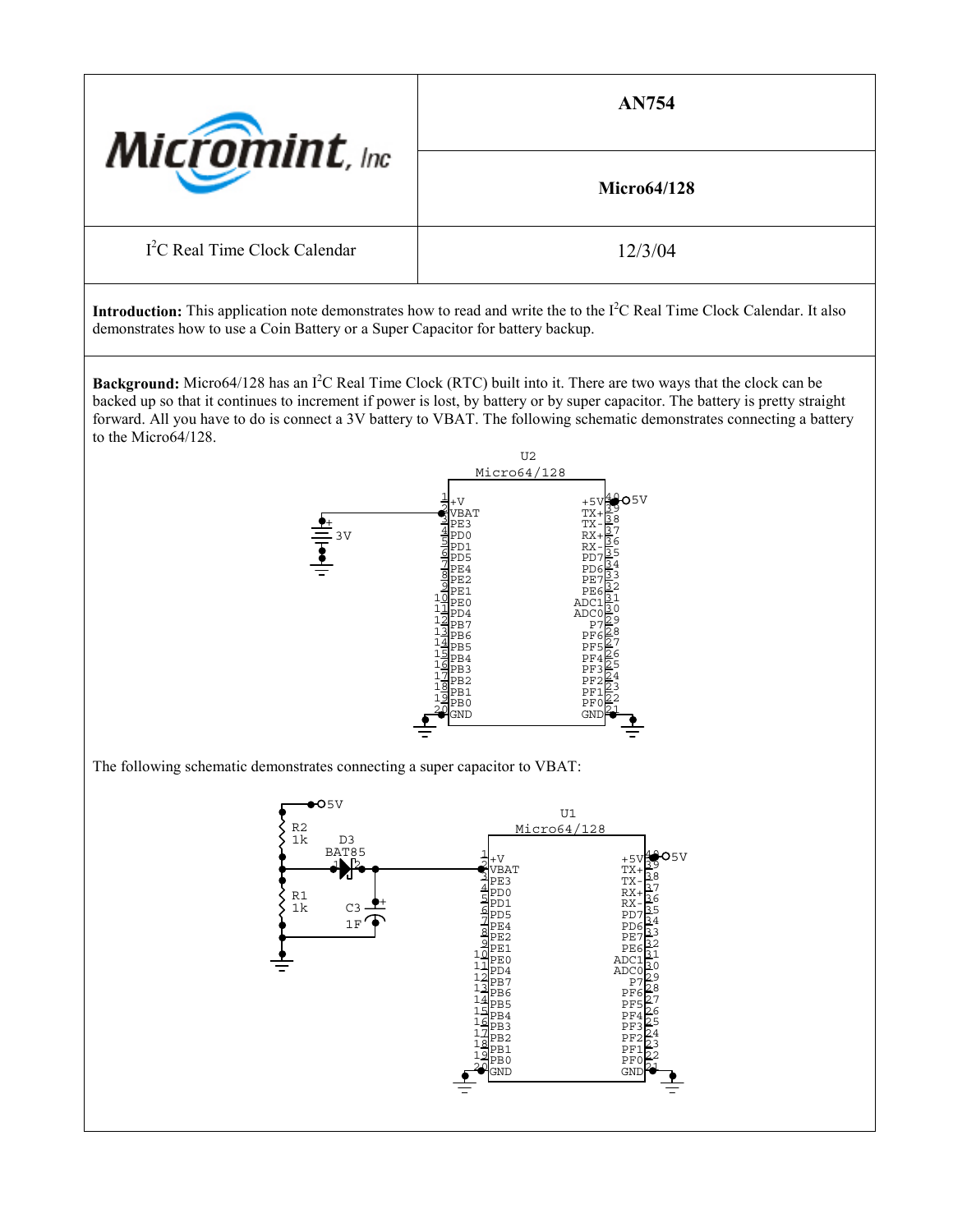How it works: The RTC uses the I<sup>2</sup>C bus to communicate to the mega64 or mega128 controller. The Micro64/128 has utilities for the following functions for the RTC:

| <b>Read &amp; Write Functions</b> | <b>Write Only Functions</b>      |  |  |
|-----------------------------------|----------------------------------|--|--|
| Tenth of a Second Register        | Enable The Alarm                 |  |  |
| Seconds Register                  | Disable the Alarm                |  |  |
| Minutes Register                  | Set Alarm to Repeat every Second |  |  |
| Hours Register                    | Set Alarm to Repeat every Minute |  |  |
| Day of the Week Register          | Set Alarm to Repeat every Hour   |  |  |
| Day of the Month Register         | Set Alarm to Repeat every Day    |  |  |
| Month                             | Set Alarm to Repeat every Month  |  |  |
| Year Register                     | Set Alarm to Repeat every Year   |  |  |
| Alarm Seconds Register            | <b>Read Only Functions</b>       |  |  |
| Alarm Minutes Register            | Read the Alarm Flags             |  |  |
| Alarm Hours Register              |                                  |  |  |
| Alarm Day of the Month Register   |                                  |  |  |

The RTC's interrupt pin is connected to PORTE bit 5(PE5). The BASCOM AVR program demonstrates how to use the Micro64/128's utilities to access the RTC.

## **Program Listing:**

| 1 годнаш шэшца.                                                                                                                                                                                                                                                                                           |                                                                                             |
|-----------------------------------------------------------------------------------------------------------------------------------------------------------------------------------------------------------------------------------------------------------------------------------------------------------|---------------------------------------------------------------------------------------------|
| 'Project : Demo program on how to set and read Micro64's Real Time Clock<br>'Company: Micromint, Inc.                                                                                                                                                                                                     |                                                                                             |
|                                                                                                                                                                                                                                                                                                           |                                                                                             |
| $\text{Sregfile} = \text{"m64def.dat"}$<br>$$baud1 = 9600$                                                                                                                                                                                                                                                |                                                                                             |
| 'Configure the serial port.<br>'Configure PORTD.6 as an ouput and the rest of the port as inputs.<br>$Ddrd = 64$                                                                                                                                                                                          | Config Com2 = Dummy, Synchrone = 0, Parity = None, Stopbits = 1, Databits = 8, Clockpol = 0 |
| On Int5 Int5 int                                                                                                                                                                                                                                                                                          | Initialise the INT5 Interrupt                                                               |
| Enable Interrupts<br>Disable Int <sub>5</sub>                                                                                                                                                                                                                                                             | 'disable the interrupt                                                                      |
| 'Open the serial port<br>Open "com2:" For Random As #1<br>Dim Result As Word At &HFFE<br>Dim Dat As Byte At &HFFD<br>Dim Tenthsec As Byte<br>Dim Second As Byte<br>Dim Minute As Byte<br>Dim Hour As Byte<br>Dim Dow As Byte<br>Dim Dom As Byte<br>Dim Month As Byte<br>Dim Year As Byte<br>Dim B As Byte |                                                                                             |
| Portd. $6 = 1$<br>Waitms 10<br>Do<br>Print #1, "RTC Menu"<br>Print #1, "1 - Set the Time"<br>Print $\#1$ , ''2 - Read the Time"<br>Print #1, "3 - Set the Alarm"<br>Print #1, "4 - Read the Alarm"<br>Print #1, "5 - Enable the Alarm"<br>Input $#1$ , B<br><b>Select Case B</b><br>Case 1: Gosub Setclk  | 'Enable the transmitter<br>'Wait for the transmitter to settle.                             |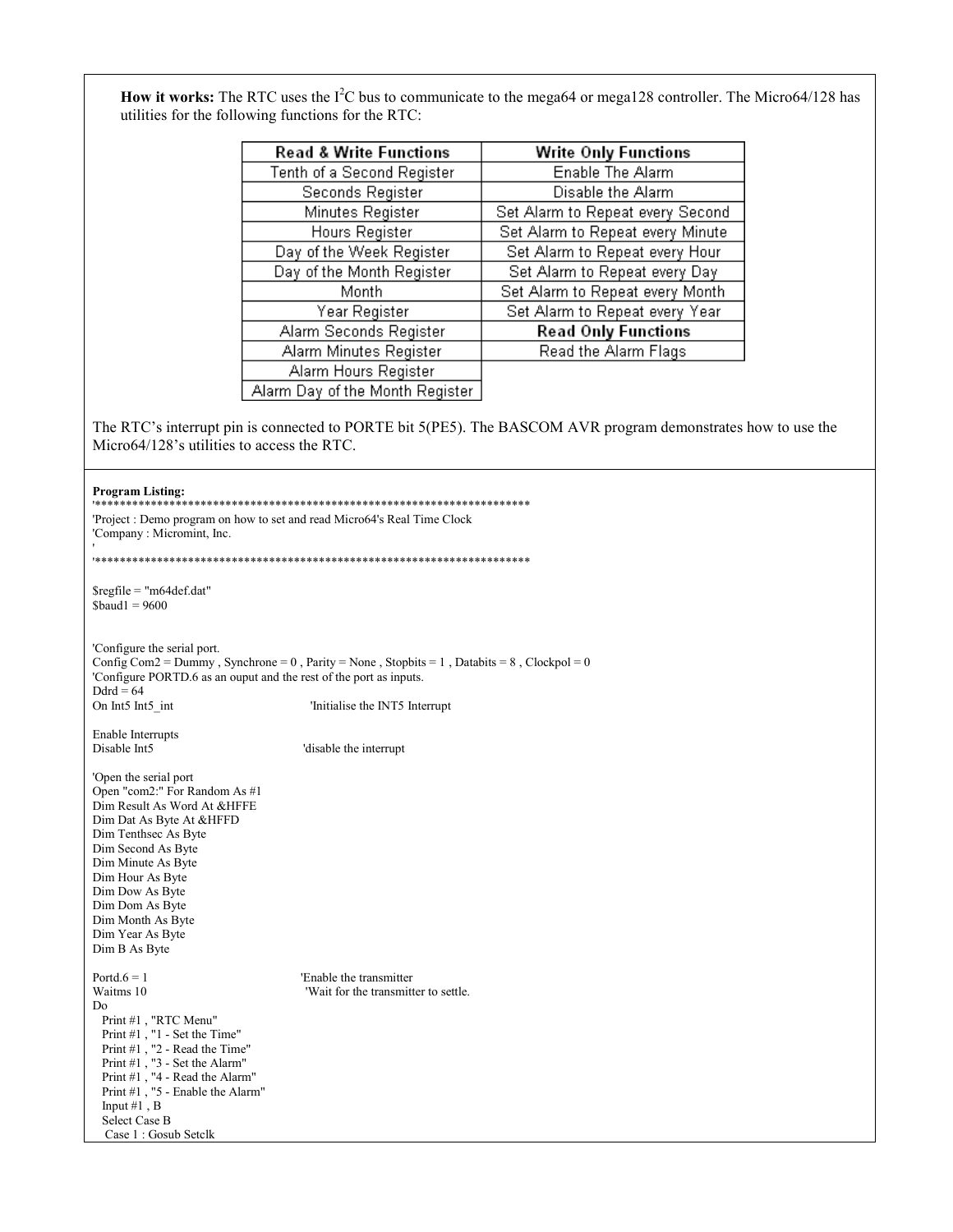```
 Case 2 : Gosub Readclock
   Case 3 : Gosub Setalarm
   Case 4 : Gosub Readalarm
   Case 5 : Gosub Enablealarm
  End Select
Loop
Setclk:
  Print #1 , "Please enter the Seconds."
   Input #1 , Second
  Second = Makebcd(second)Print #1, "Please enter the Minutes."
  Input #1, Minute
   Minute = Makebcd(minute)
 Print #1 , "Please enter the Hours."
 Input #1 , Hour
  Hour = Makebed(hour)Print #1, "Please enter the Day of the Week. 1 = Sunday."
   Input #1 , Dow
  Down = Makebcd(dow) Print #1 , "Please enter the Month."
   Input #1 , Month
  Month = Makebed(month) Print #1 , "Please enter the Day of the Month."
   Input #1 , Dom
  Dom = Makebed(dom) Print #1 , "Please enter the Year."
   Input #1 , Year
  Year = Makebcd(year) Dat = Second
   $asm
   !Call $7D15
  $end Asm
  \text{Data} = \text{Minute} $asm
   !Call $7D1D
   $end Asm
  \text{Dat} = \text{Hour} $asm
   !Call $7D21
   $end Asm
  \text{Dat} = \text{Dow} $asm
   !Call $7D29
  $end Asm
   Dat = Month
   $asm
    !Call $7D2D
   $end Asm
   Dat = Dom
   $asm
    !Call $7D31
   $end Asm
  \text{Dat} = \text{Year} $asm
    !Call $7D35
 $end Asm
Return
Readclock:
Do
   $asm
   !Call $7CF3
  $end Asm
   Tenthsec = Result
   $asm
   !Call $7CF7
  $end Asm
   Second = Result
   $asm
```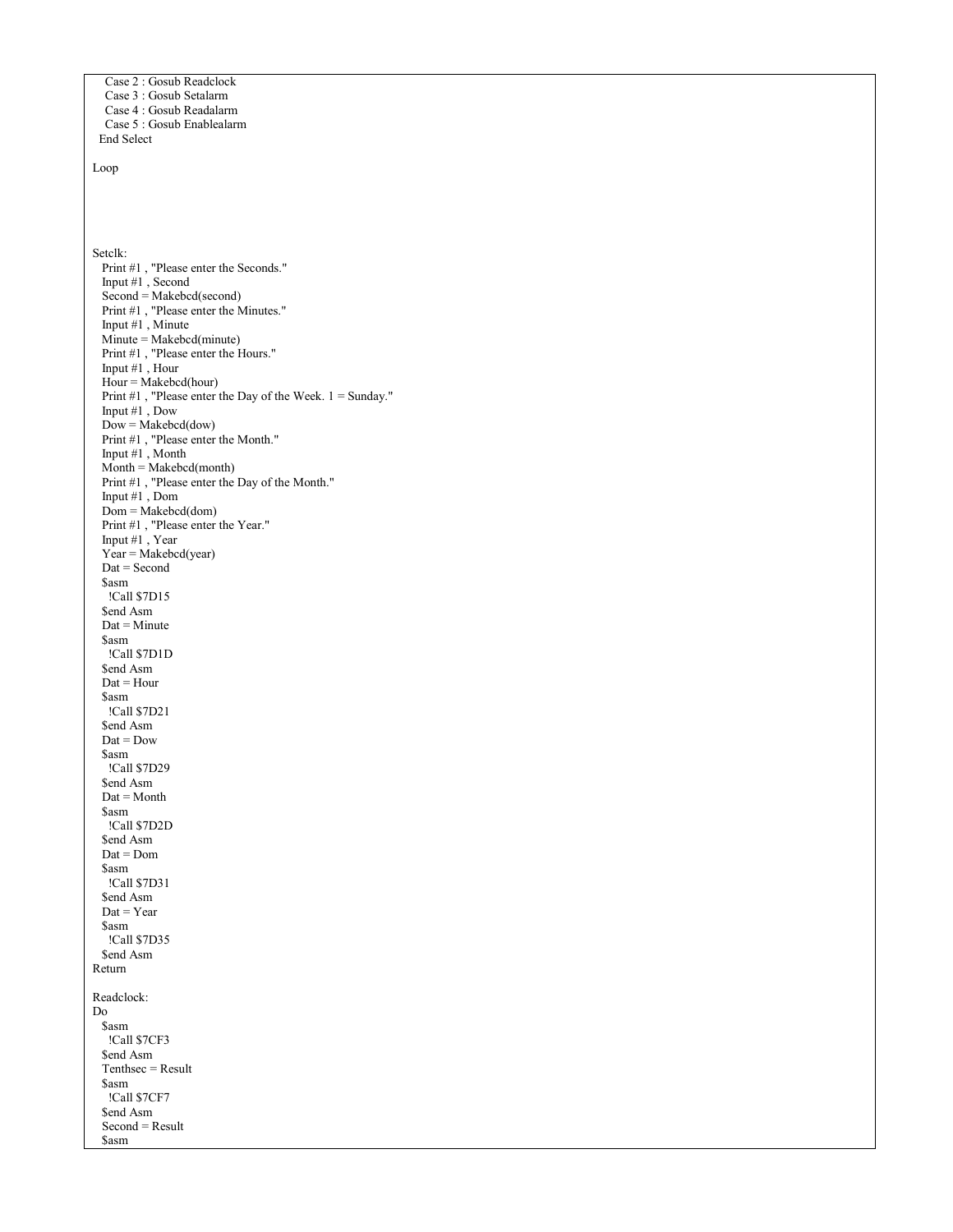```
 !Call $7CFC
  $end Asm
  Minute = Result
  $asm
   !Call $7D00
  $end Asm
 Hour = Result$asm
   !Call $7D05
 $end Asm
  Dow = Result
  $asm
   !Call $7D09
  $end Asm
  Dom = Result
  $asm
   !Call $7D0D
  $end Asm
 Month = Result $asm
   !Call $7D11
  $end Asm
 Year = Result Select Case Dow
  Case 1 : Print #1, "Sunday";
  Case 2 : Print #1, "Monday";
 Case 3 : Print #1 , "Tuesday ";
 Case 4 : Print #1 , "Wednesday ";
 Case 5 : Print #1 , "Thursday ";
  Case 6 : Print #1, "Friday";
   Case 7 : Print #1 , "Saturday ";
  End Select
 Print #1, Bcd(month); "/"; Bcd(dom); "/"; Bcd(year); " "; Bcd(hour); ":"; Bcd(minute); ":"; Bcd(second); ":"; Bcd(tenthsec); Chr(13);
 B = Inkey(#1)
Loop Until B \sim 64Return
Setalarm:
Print #1 , "Please enter the Alarm Seconds."
  Input #1 , Second
  Second = Makebcd(second)
  Print #1 , "Please enter the Alarm Minutes."
  Input #1 , Minute
 Minute = Makebcd(minute)
  Print #1 , "Please enter the Alarm Hours."
  Input #1 , Hour
  Hour = Makebcd(hour)
  Print #1 , "Please enter the Alarm Month."
  Input #1 , Month
 Month = Makebed(month) Print #1 , "Please enter the Alarm Day of the Month."
  Input #1 , Dom
  Dom = Makebcd(dom)
 Month.7 = 1 Dat = Dom
  $asm
   !Call $7D91
  $end Asm
  Dat = Month
  $asm
   !Call $7DA4
 $end Asm
 Data = Hour
  $asm
   !Call $7D7E
  $end Asm
 Data =Minute
  $asm
   !Call $7D6B
 $end Asm
  Dat = Second
  $asm
    !Call $7D58
```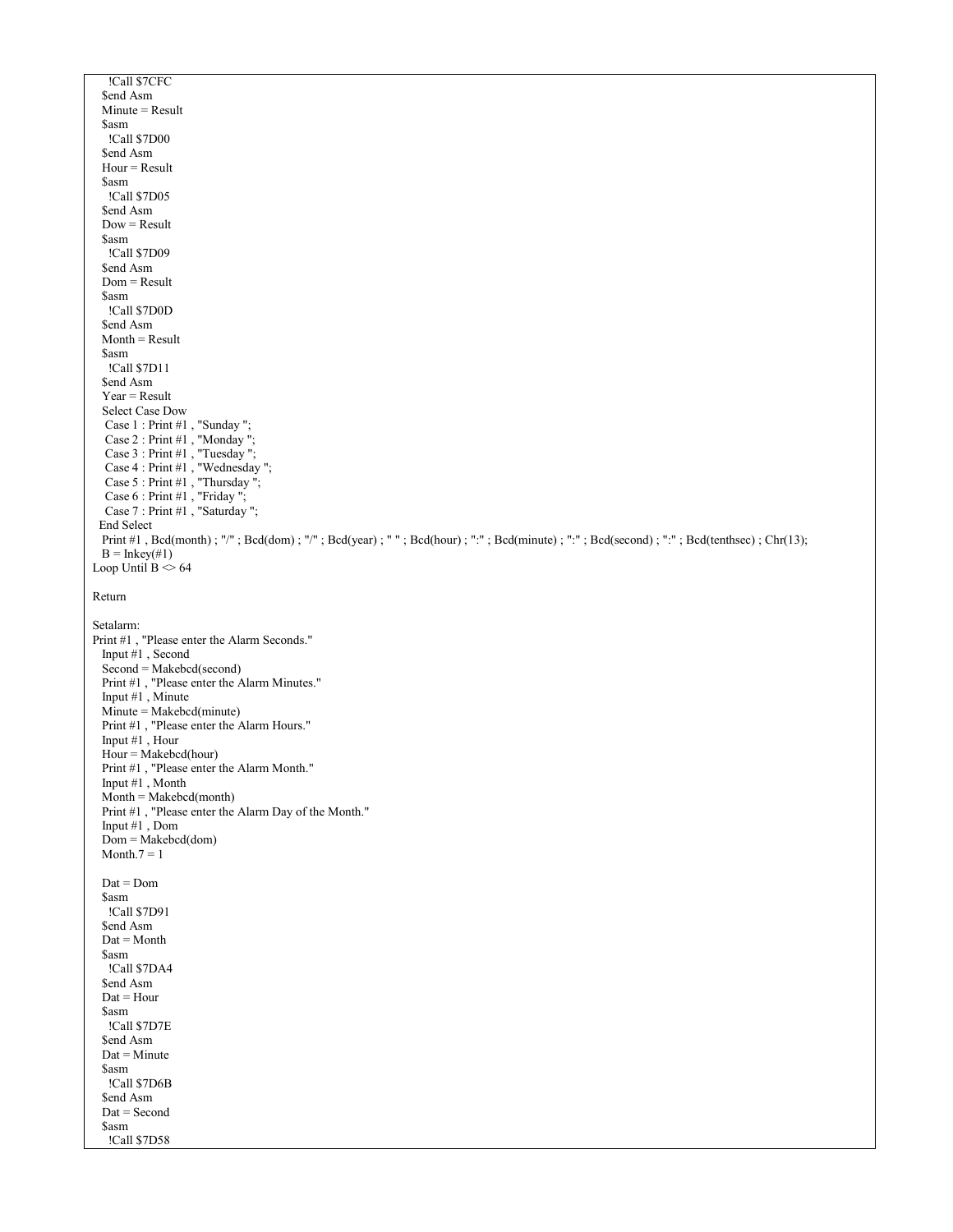```
$end Asm
Return
Readalarm:
  $asm
   !Call $7D39
 $end Asm
  Second = Result
  $asm
   !Call $7D3E
  $end Asm
  Minute = Result
  $asm
   !Call $7D43
  $end Asm
  Hour = Result
  $asm
   !Call $7D4D
 $end Asm
  Month = Result
  $asm
   !Call $7D48
  $end Asm
  Dom = Result
 Print #1, Bcd(month); "/"; Bcd(dom); ""; Bcd(hour); ":"; Bcd(minute); ":"; Bcd(second)
Return
Enablealarm:
  Print #1 , "Enable RTC Alarm Menu"
 Print #1, "1 - Every Second"
 Print #1 , "2 - Every Minute"
 Print #1 , "3 - Every Hour"
 Print #1 , "4 - Every Day"
 Print #1 , "5 - Every Month"
 Print #1 , "6 - Every Year"
 Print #1 , "7 - Disable the Alarm"
 Input #1 , B
  Select Case B
  Case 1 :
        $asm
        !Call $7DD2
       $end Asm
        $asm
        !Call $7DB9
       $end Asm
   Case 2 :
       $asm
        !Call $7DFB
       $end Asm
        $asm
        !Call $7DB9
       $end Asm
   Case 3 :
       $asm
        !Call $7D24
       $end Asm
        $asm
        !Call $7DB9
        $end Asm
  Case 4 :
        $asm
        !Call $7D4D
        $end Asm
      $asm
        !Call $7DB9
       $end Asm
   Case 5 :
       $asm
        !Call $7D76
        $end Asm
        $asm
        !Call $7DB9
        $end Asm
   Case 6 :
        $asm
```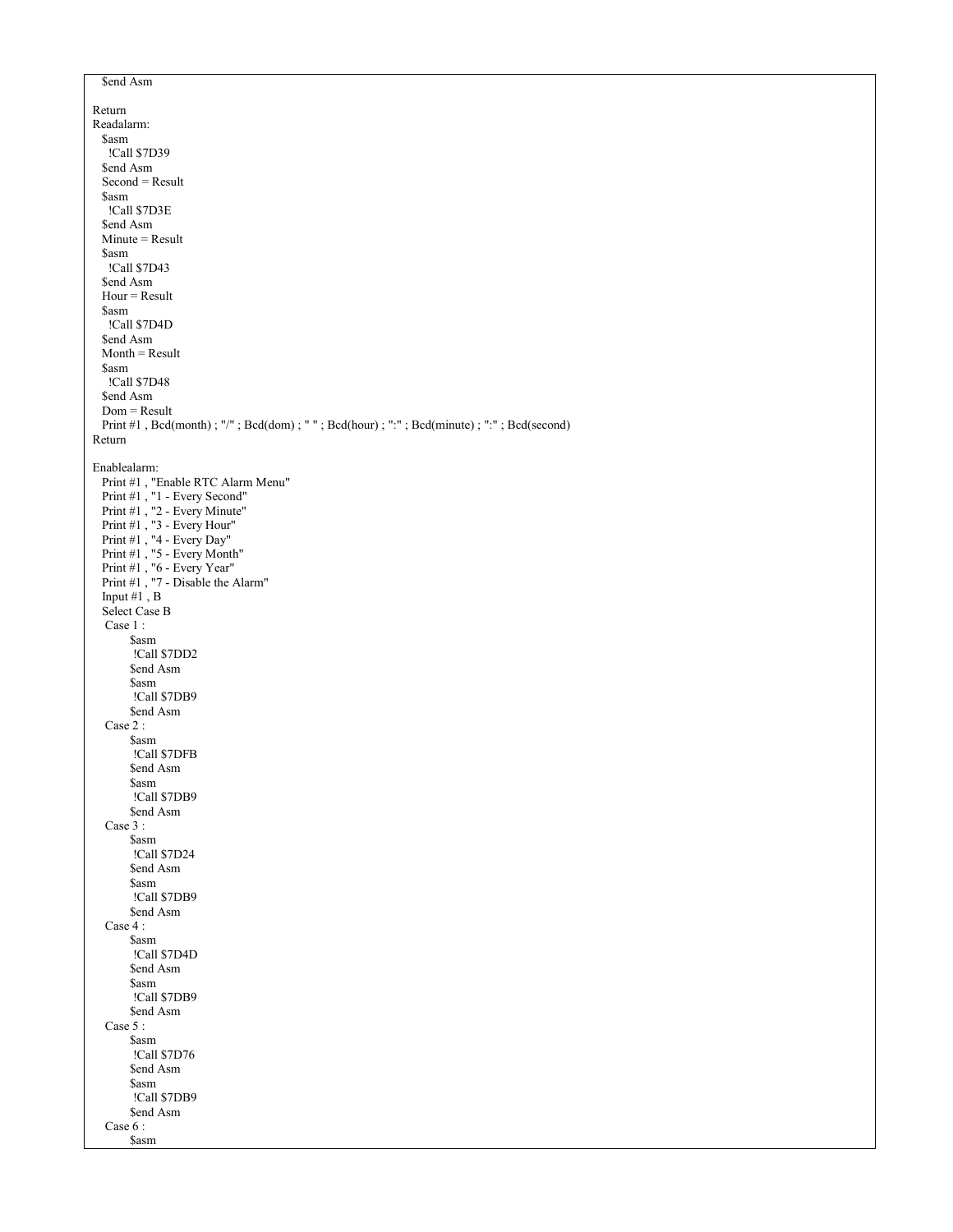| !Call \$7DA2                           |                         |
|----------------------------------------|-------------------------|
| \$end Asm                              |                         |
| \$asm                                  |                         |
| !Call \$7DB9                           |                         |
| \$end Asm                              |                         |
| Case $7:$                              |                         |
| \$asm                                  |                         |
| !Call \$7DC7                           |                         |
| \$end Asm                              |                         |
| <b>End Select</b>                      |                         |
| Enable Int5                            |                         |
| Return                                 |                         |
| Int5 int:                              |                         |
| Disable Int <sub>5</sub>               |                         |
| PUSH R31                               |                         |
| PUSH R30                               |                         |
| PUSH R29                               |                         |
| PUSH R28                               |                         |
| PUSH R27                               |                         |
| PUSH R26                               |                         |
| PUSH R25                               |                         |
| PUSH R24                               |                         |
| PUSH R23                               |                         |
| PUSH R22                               |                         |
| PUSH R21                               |                         |
| PUSH R20                               |                         |
| PUSH R19                               |                         |
| PUSH R18<br>PUSH R17                   |                         |
|                                        |                         |
| PUSH R16                               |                         |
| PUSH R15                               |                         |
| PUSH R14<br>PUSH R13                   |                         |
| PUSH R12                               |                         |
| PUSH R11                               |                         |
| PUSH R10                               |                         |
| PUSH R9                                |                         |
| PUSH R8                                |                         |
| PUSH R7                                |                         |
| PUSH R6                                |                         |
| PUSH R5                                |                         |
| PUSH R4                                |                         |
| PUSH R3                                |                         |
| PUSH R2                                |                         |
| PUSH R1                                |                         |
| PUSH R0                                |                         |
| Portd. $6 = 1$                         | 'Enable the transmitter |
| Waitms 10                              |                         |
| Print #1, "Alarm Alarm"                |                         |
| \$asm                                  |                         |
| !Call \$FED0                           |                         |
| \$end Asm                              |                         |
| POP <sub>R0</sub>                      |                         |
| POP R1                                 |                         |
| POP <sub>R2</sub>                      |                         |
| POP <sub>R3</sub>                      |                         |
| POP <sub>R4</sub>                      |                         |
| POP <sub>R5</sub>                      |                         |
| POP <sub>R6</sub><br>POP <sub>R7</sub> |                         |
| POP R8                                 |                         |
| POP <sub>R9</sub>                      |                         |
| POP <sub>R10</sub>                     |                         |
| POP <sub>R11</sub>                     |                         |
| POP <sub>R12</sub>                     |                         |
| POP <sub>R13</sub>                     |                         |
| POP R <sub>14</sub>                    |                         |
| POP <sub>R15</sub>                     |                         |
| POP <sub>R16</sub>                     |                         |
| POP <sub>R17</sub>                     |                         |
| POP <sub>R18</sub>                     |                         |
| POP <sub>R19</sub>                     |                         |
| <b>POP R20</b>                         |                         |
| POP <sub>R21</sub>                     |                         |
| POP R22                                |                         |